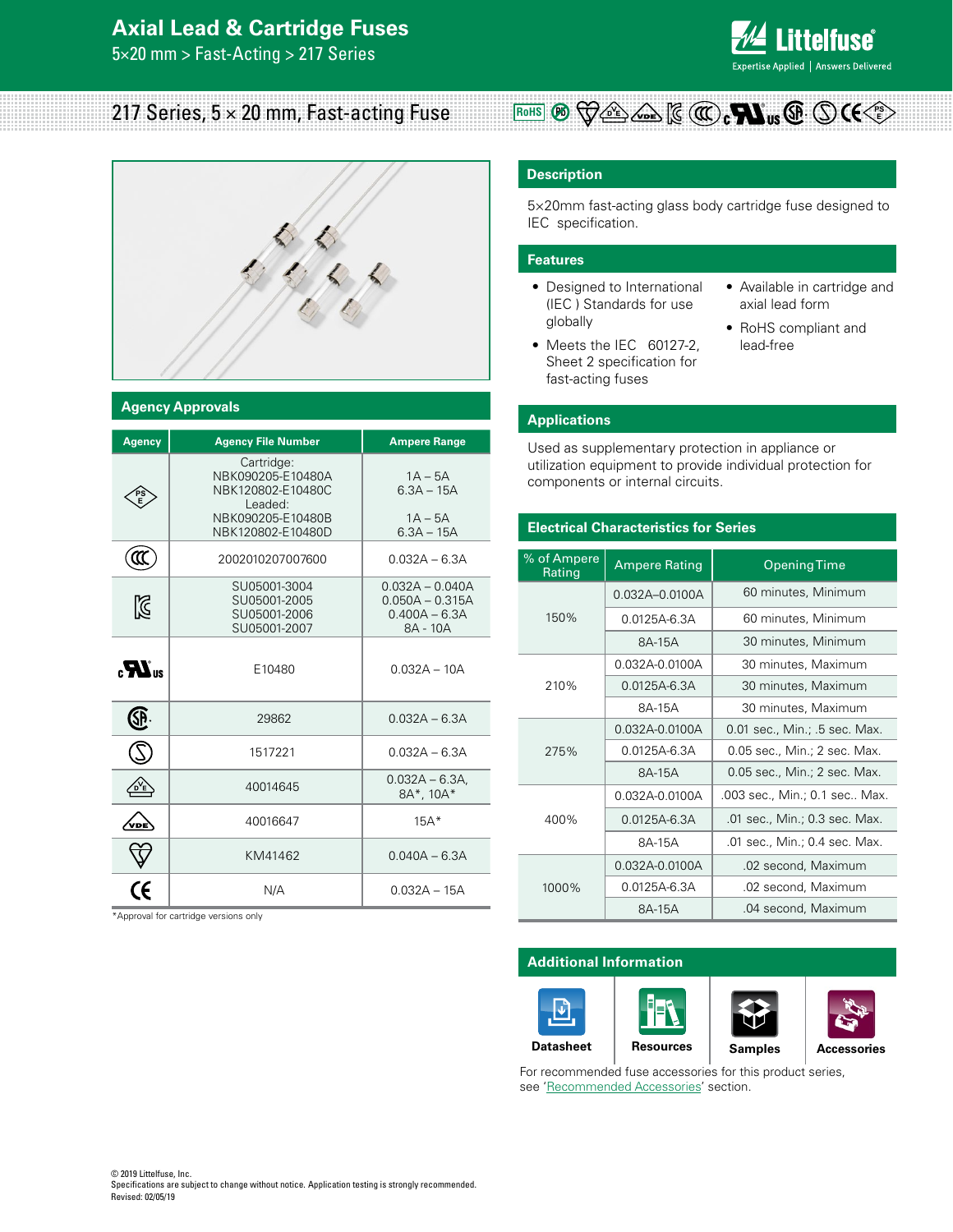# **Axial Lead & Cartridge Fuses**

5×20 mm > Fast-Acting > 217 Series

## **Electrical Characteristic Specifications by Item**

|             |                      |                          |                        | <b>Nominal</b>               |                                                      | Maximum                                            | Maximum                                       | <b>Agency Approvals</b>   |                       |                           |                                                                                             |                           |                           |                           |                       |                           |
|-------------|----------------------|--------------------------|------------------------|------------------------------|------------------------------------------------------|----------------------------------------------------|-----------------------------------------------|---------------------------|-----------------------|---------------------------|---------------------------------------------------------------------------------------------|---------------------------|---------------------------|---------------------------|-----------------------|---------------------------|
| Amp<br>Code | Amp<br>Rating<br>(A) | Voltage<br>Rating<br>(V) | Interrupting<br>Rating | Cold<br>Resistance<br>(Ohms) | <b>Nominal</b><br>Melting<br>$ 2t(A^2 \text{ sec}) $ | <b>Voltage Drop</b><br>at Rated<br>Current<br>(mV) | Power<br><b>Dissipation</b><br>At<br>1.5ln(W) | $\bigtriangledown$        | $\boxtimes$           | $\circledR$               | $\left\langle \begin{matrix} \mathsf{P} \mathsf{S} \ \mathsf{E} \end{matrix} \right\rangle$ | <b>IR</b>                 | ®                         | $\circledS$               | $\epsilon$            | $\mathbb{E}$              |
| .032        | 0.032                | 250                      |                        | 262.2000                     | 0.00015                                              | 10000                                              | 1.6                                           |                           | $\times$              | $\times$                  |                                                                                             | $\boldsymbol{\mathsf{X}}$ | $\times$                  | $\boldsymbol{\mathsf{X}}$ | $\times$              | $\times$                  |
| .040        | 0.04                 | 250                      |                        | 183.1500                     | 0.00008                                              | 8000                                               | 1.6                                           |                           | $\times$              | $\boldsymbol{\mathsf{X}}$ |                                                                                             | $\times$                  | $\times$                  | X                         | $\times$              | $\times$                  |
| .050        | 0.05                 | 250                      |                        | 15,2000                      | 0.00049                                              | 7000                                               | 1.6                                           |                           | $\times$              | $\mathsf X$               |                                                                                             | $\times$                  | $\times$                  | $\boldsymbol{\mathsf{X}}$ | $\times$              | $\times$                  |
| .063        | 0.063                | 250                      |                        | 10.4500                      | 0.00056                                              | 5000                                               | 1.6                                           |                           | $\times$              | $\times$                  |                                                                                             | $\times$                  | X                         | $\times$                  | $\times$              | $\times$                  |
| .080        | 0.08                 | 250                      |                        | 7.8900                       | 0.00132                                              | 4000                                               | 1.6                                           |                           | $\boldsymbol{\times}$ | X                         |                                                                                             | $\times$                  | $\boldsymbol{\times}$     | X                         | $\boldsymbol{\times}$ | X                         |
| .100        | 0.1                  | 250                      |                        | 5.6965                       | 0.00260                                              | 3500                                               | 1.6                                           |                           | $\times$              | $\times$                  |                                                                                             | $\times$                  | X                         | $\times$                  | $\times$              | $\times$                  |
| .125        | 0.125                | 250                      |                        | 3.8200                       | 0.00478                                              | 2000                                               | 1.6                                           |                           | $\boldsymbol{\times}$ | $\boldsymbol{\mathsf{X}}$ |                                                                                             | $\times$                  | $\boldsymbol{\times}$     | $\boldsymbol{\mathsf{X}}$ | $\times$              | $\times$                  |
| .160        | 0.16                 | 250                      |                        | 2.5250                       | 0.01000                                              | 2000                                               | 1.6                                           |                           | $\times$              | X                         |                                                                                             | $\mathsf X$               | $\boldsymbol{\mathsf{X}}$ | $\boldsymbol{\mathsf{X}}$ | $\times$              | $\boldsymbol{\mathsf{X}}$ |
| .200        | 0.2                  | 250                      |                        | 1.7000                       | 0.02000                                              | 1700                                               | 1.6                                           |                           | $\times$              | $\times$                  |                                                                                             | $\times$                  | $\times$                  | $\times$                  | $\times$              | $\times$                  |
| .250        | 0.25                 | 250                      |                        | 1.2325                       | 0.04000                                              | 1400                                               | 1.6                                           |                           | $\times$              | X                         |                                                                                             | X                         | X                         | X                         | $\times$              | $\times$                  |
| .315        | 0.315                | 250                      | 35A @ 250VAC           | 0.8800                       | 0.11000                                              | 1300                                               | 1.6                                           |                           | $\times$              | $\boldsymbol{\times}$     |                                                                                             | $\mathsf X$               | X                         | $\boldsymbol{\mathsf{X}}$ | $\times$              | $\times$                  |
| .400        | 0.4                  | 250                      |                        | 0.2770                       | 0.12500                                              | 1200                                               | 1.6                                           | $\times$                  | $\times$              | $\times$                  |                                                                                             | $\times$                  | X                         | $\times$                  | $\times$              | $\times$                  |
| .500        | 0.5                  | 250                      |                        | 0.2065                       | 0.21500                                              | 1000                                               | 1.6                                           | $\boldsymbol{\mathsf{X}}$ | $\times$              | $\boldsymbol{\times}$     |                                                                                             | $\boldsymbol{\times}$     | $\boldsymbol{\times}$     | $\boldsymbol{\mathsf{X}}$ | $\times$              | $\times$                  |
| .630        | 0.63                 | 250                      |                        | 0.1900                       | 0.41000                                              | 650                                                | 1.6                                           | $\times$                  | $\times$              | $\times$                  |                                                                                             | $\times$                  | X                         | $\times$                  | $\times$              | $\times$                  |
| .800        | 0.8                  | 250                      |                        | 0.1203                       | 0.85000                                              | 240                                                | 1.6                                           | $\boldsymbol{\mathsf{X}}$ | $\times$              | X                         |                                                                                             | $\boldsymbol{\times}$     | $\boldsymbol{\times}$     | X                         | $\times$              | $\times$                  |
| 001.        | $\mathbf{1}$         | 250                      |                        | 0.0964                       | 1.04500                                              | 200                                                | 1.6                                           | X                         | $\times$              | $\mathsf X$               | X                                                                                           | X                         | X                         | X                         | $\times$              | $\times$                  |
| 1.25        | 1.25                 | 250                      |                        | 0.0701                       | 2.23000                                              | 200                                                | 1.6                                           | $\times$                  | $\times$              | X                         | $\times$                                                                                    | $\times$                  | $\times$                  | $\times$                  | $\times$              | $\times$                  |
| 01.6        | 1.6                  | 250                      |                        | 0.0528                       | 4.61500                                              | 190                                                | 1.6                                           | $\boldsymbol{\mathsf{X}}$ | $\times$              | X                         | $\times$                                                                                    | $\times$                  | X                         | X                         | $\times$              | X                         |
| 002.        | 2                    | 250                      |                        | 0.0416                       | 5.73000                                              | 170                                                | 1.6                                           | $\boldsymbol{\mathsf{X}}$ | $\times$              | $\boldsymbol{\times}$     | $\boldsymbol{\times}$                                                                       | $\boldsymbol{\times}$     | $\boldsymbol{\mathsf{X}}$ | $\boldsymbol{\mathsf{X}}$ | $\times$              | $\times$                  |
| 02.5        | 2.5                  | 250                      |                        | 0.0334                       | 9.46000                                              | 170                                                | 1.6                                           | $\boldsymbol{\mathsf{X}}$ | X                     | X                         | $\times$                                                                                    | X                         | X                         | X                         | $\times$              | $\times$                  |
| 3.15        | 3.15                 | 250                      |                        | 0.0224                       | 17.72000                                             | 150                                                | 2.5                                           | $\boldsymbol{\mathsf{X}}$ | $\boldsymbol{\times}$ | X                         | $\boldsymbol{\times}$                                                                       | $\boldsymbol{\times}$     | $\boldsymbol{\mathsf{X}}$ | $\boldsymbol{\mathsf{X}}$ | $\times$              | $\boldsymbol{\mathsf{X}}$ |
| 004.        | $\overline{4}$       | 250                      | 40A @ 250VAC           | 0.0165                       | 29.16500                                             | 130                                                | 2.5                                           | $\times$                  | $\times$              | X                         | $\times$                                                                                    | X                         | X                         | $\times$                  | $\times$              | $\times$                  |
| 005.        | 5                    | 250                      | 50A @ 250VAC           | 0.0137                       | 42.79500                                             | 130                                                | 2.5                                           | $\boldsymbol{\mathsf{X}}$ | $\times$              | X                         | $\times$                                                                                    | $\boldsymbol{\times}$     | $\boldsymbol{\mathsf{X}}$ | $\boldsymbol{\times}$     | $\times$              | $\times$                  |
| 06.3        | 6.3                  | 250                      | 63A @ 250VAC           | 0.0095                       | 62.46500                                             | 130                                                | 2.5                                           | $\boldsymbol{\mathsf{X}}$ | $\mathsf X$           | $\boldsymbol{\mathsf{X}}$ | $\mathsf X$                                                                                 | X                         | X                         | X                         | $\times$              | $\mathsf X$               |
| 008.        | 8                    | 250                      | 80A @ 250VAC           | 0.0068                       | 198.16000                                            | 130                                                | 4                                             |                           | $\times$              |                           | $\times$                                                                                    | $\times$                  |                           |                           | $\boldsymbol{\times}$ | $\times^*$                |
| 010.        | 10                   | 250                      | 100A @ 250VAC          | 0.0063                       | 217.63500                                            | 130                                                | 4                                             |                           | X                     |                           | $\times$                                                                                    | X                         |                           |                           | X                     | $x^*$                     |
| 015.        | 15                   | 250                      | 150A @ 250VAC          | 0.0040                       | 607.13500                                            | 130                                                | $\overline{4}$                                |                           |                       |                           | $\times$                                                                                    |                           |                           |                           | $\times$              | $\times^*$                |

\* Approval for cartidge versions only.

## **Temperature Re-rating Curve**



## **Average Time Current Curves**



<sup>© 2019</sup> Littelfuse, Inc. Specifications are subject to change without notice. Revised: 02/05/19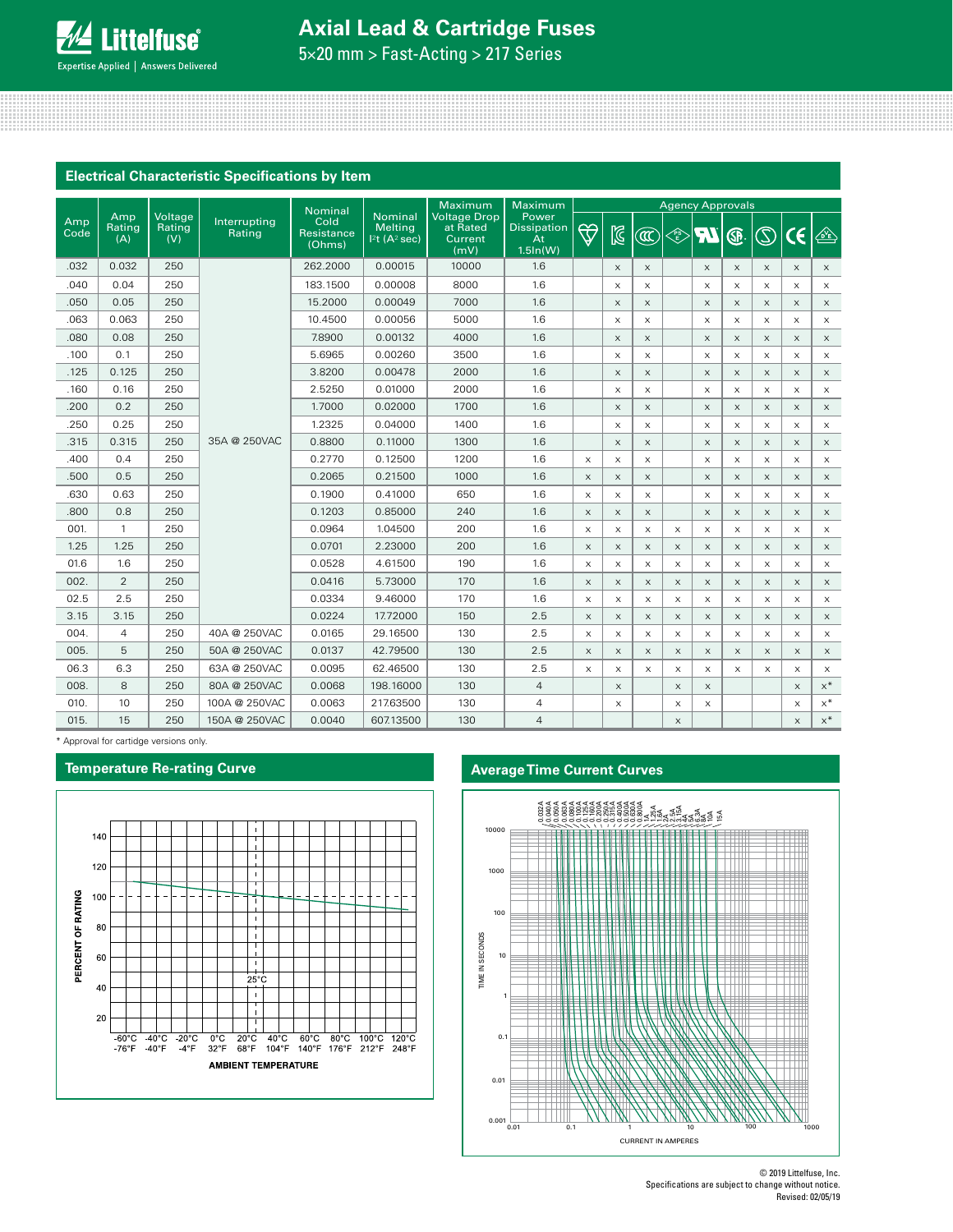## **Axial Lead & Cartridge Fuses**

5×20 mm > Fast-Acting > 217 Series



### **Soldering Parameters - Wave Soldering**



#### **Recommended Process Parameters:**

| <b>Wave Parameter</b>                                            | Lead-Free Recommendation                             |
|------------------------------------------------------------------|------------------------------------------------------|
| Preheat:                                                         |                                                      |
| (Depends on Flux Activation Temperature)<br>Temperature Minimum: | (Typical Industry Recommendation)<br>$100^{\circ}$ C |
| Temperature Maximum:                                             | $150^{\circ}$ C                                      |
| Preheat Time:                                                    | 60-180 seconds                                       |
| Solder Pot Temperature:                                          | 260°C Maximum                                        |
| Solder DwellTime:                                                | 2-5 seconds                                          |
|                                                                  |                                                      |

#### **Recommended Hand-Solder Parameters:**

Solder Iron Temperature: 350°C +/- 5°C Heating Time: 5 seconds max.

**Note: These devices are not recommended for IR or Convection Reflow process.**

#### **Product Characteristics**

| <b>Material</b>          | Body: Glass<br>Cap: Nickel-plated brass<br>Leads: Tin-plated Copper             |
|--------------------------|---------------------------------------------------------------------------------|
| <b>Terminal Strength</b> | MIL-STD-202. Method 211. Test<br>Condition A                                    |
| Solderability            | MIL-STD-202 method 208                                                          |
| <b>Product Marking</b>   | Cap1: Brand logo, current and<br>voltage ratings<br>Cap2: Agency approval marks |
| <b>Packaging</b>         | Available in Bulk (M=1000 pcs/pkg)<br>or on Tape/Reel (MRET1=1000 pcs/<br>reel) |

| <b>Operating Temperature</b> | $-55^{\circ}$ C to $+125^{\circ}$ C                                                                              |
|------------------------------|------------------------------------------------------------------------------------------------------------------|
| <b>Thermal Shock</b>         | MIL-STD-202, Method 107, Test<br>Condition B: (5 cycles -65°C to<br>$+125^{\circ}$ C)                            |
| <b>Vibration</b>             | MIL-STD-202, Method 201                                                                                          |
| <b>Humidity</b>              | MIL-STD-202, Method 103, Test<br>Condition A. high RH (95%) and<br>elevated temperature (40°C) for 240<br>hours. |
| <b>Salt Spray</b>            | MIL-STD-202, Method 101, Test<br>Condition B                                                                     |